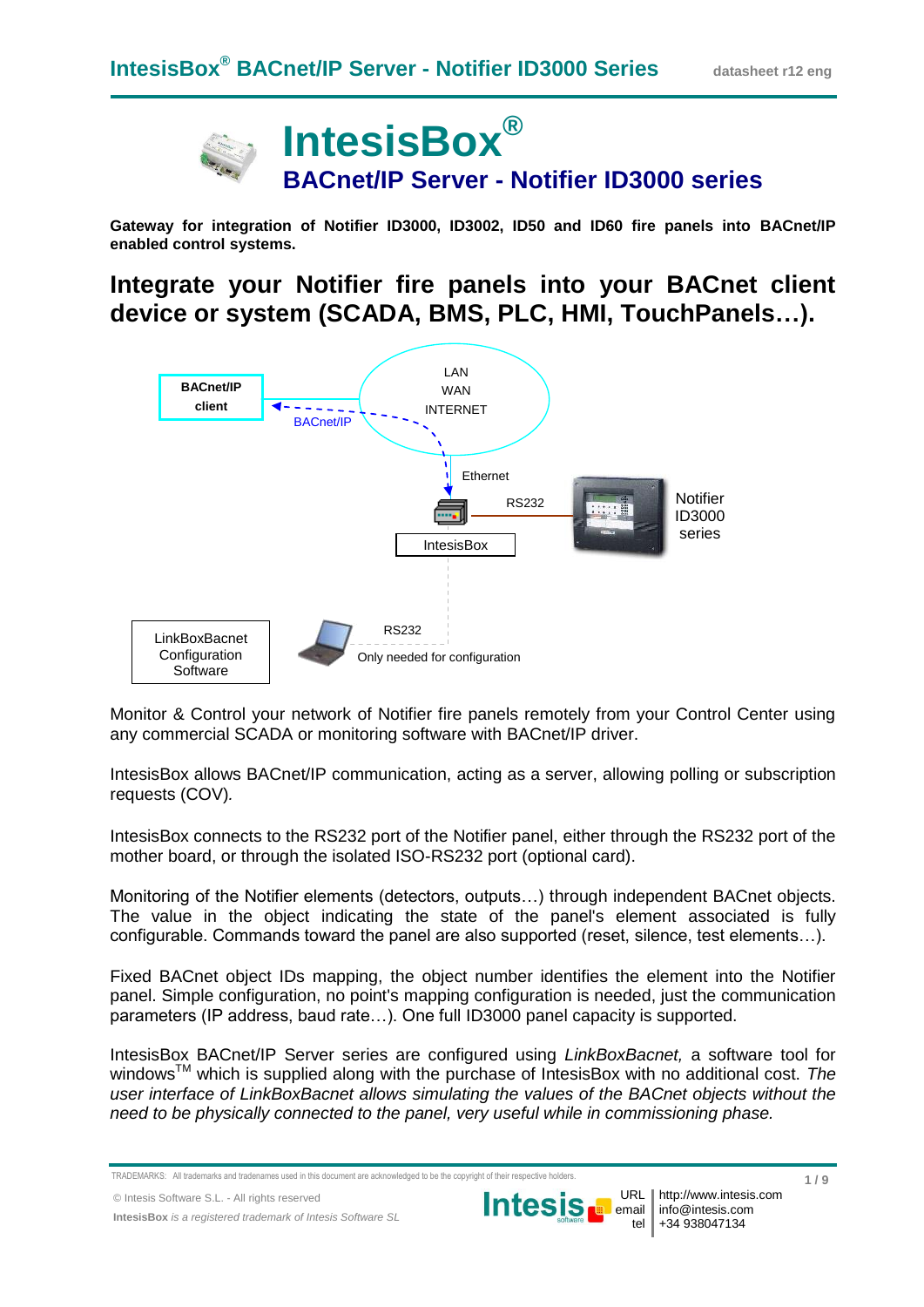┓

## **Description**

 $\overline{\phantom{0}}$ 

| <b>IntesisBox BACnet/IP Server for integration of</b><br>NOTIFIER ID3000 / ID3002 / ID50 / ID60 fire panels |                                                                                                                                                                                                                                                                                                                                                                                                                                                                                                                                                                                                                                                                                                                                                                                                                                                                                                                                                                                                                                                                                                                                                                               |  |  |
|-------------------------------------------------------------------------------------------------------------|-------------------------------------------------------------------------------------------------------------------------------------------------------------------------------------------------------------------------------------------------------------------------------------------------------------------------------------------------------------------------------------------------------------------------------------------------------------------------------------------------------------------------------------------------------------------------------------------------------------------------------------------------------------------------------------------------------------------------------------------------------------------------------------------------------------------------------------------------------------------------------------------------------------------------------------------------------------------------------------------------------------------------------------------------------------------------------------------------------------------------------------------------------------------------------|--|--|
| <b>Order Code</b>                                                                                           | <b>Description</b>                                                                                                                                                                                                                                                                                                                                                                                                                                                                                                                                                                                                                                                                                                                                                                                                                                                                                                                                                                                                                                                                                                                                                            |  |  |
| IBOX-BAC-NID3000                                                                                            |                                                                                                                                                                                                                                                                                                                                                                                                                                                                                                                                                                                                                                                                                                                                                                                                                                                                                                                                                                                                                                                                                                                                                                               |  |  |
| <b>IntesisBox®</b><br>RS232 & CE PCComm                                                                     | This gateway allows integrating the Notifier panel through BACnet/IP protocol. The<br>gateway acts as a BACnet server device. Commands toward the panel are allowed.<br>Immediate response, operation based on events.<br>Main features<br>Software for configuration and test is supplied with the gateway.<br>$\bullet$<br>Through the user interface, it is allowed to simulate the status of the BACnet objects<br>without the need to be physically connected to the panel.<br>Allows to be mounted on DIN rail, wall or desktop.<br>Power from 9 to 30Vdc or 24Vac<br>$\bullet$<br><b>BACnet features</b><br>• BACnet ASHRAE 135 - 2001 Annex J - BACnet/IP protocol.<br>Parameters configurable: IP address, device instance number, port, etc.<br>$\bullet$<br>• BACnet objects supported: Analog input, Analog output (present value property).<br>Every object contains the information of a single element of the panel.<br>Fixed object IDs mapping, the object number identifies the element.<br>$\bullet$                                                                                                                                                       |  |  |
|                                                                                                             | Notifier features<br>Capacity: 1 to 8 loops (depends on the panel).<br>$\bullet$<br>Detectors: 1 to 99 per loop (depends on the panel).<br>$\bullet$<br>Modules: 1 to 99 per loop (depends on the panel).<br>$\bullet$<br>1 to 255 zones (depends on the panel).<br>$\bullet$<br>15 general states of the panel in independent BACnet objects.<br>$\bullet$<br>Indication of communication error with the panel.<br>$\bullet$<br>• Supports protocols full/duplex (panel main board) and half/duplex (opto-isolated ISO<br>RS232 board, recommended).<br>• Simple configuration: COM, baud rate, etc.<br>Each detector, module and zone is offered in an independent BACnet object.<br>$\bullet$<br>The value offered per each BACnet object, according to each possible state of the<br>panel's element associated, is configurable through a point's relation table. This<br>allows representing different states of the element with a single value in the BACnet<br>object, and even ignoring certain undesired states.<br>Commands toward the panel are allowed, like reset, silence, etc for the panel and<br>activate/deactivate elements and put them into test mode. |  |  |

TRADEMARKS: All trademarks and tradenames used in this document are acknowledged to be the copyright of their respective holders.

© Intesis Software S.L. - All rights reserved



URL email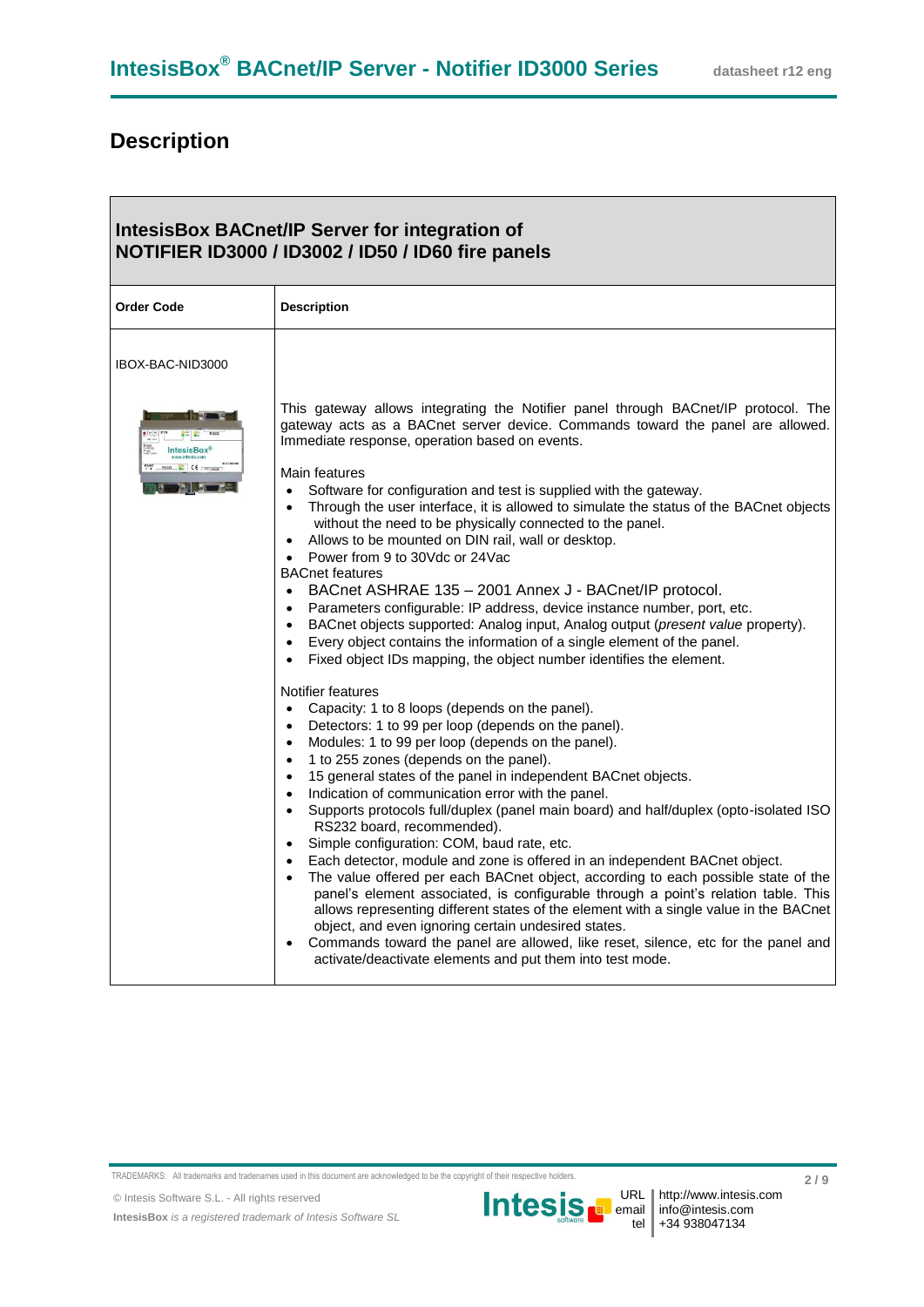### **Sample applications**

#### **Integration of any Notifier ID3000 series panel into BACnet control systems.**



© Intesis Software S.L. - All rights reserved

**IntesisBox** *is a registered trademark of Intesis Software SL*

tel +34 938047134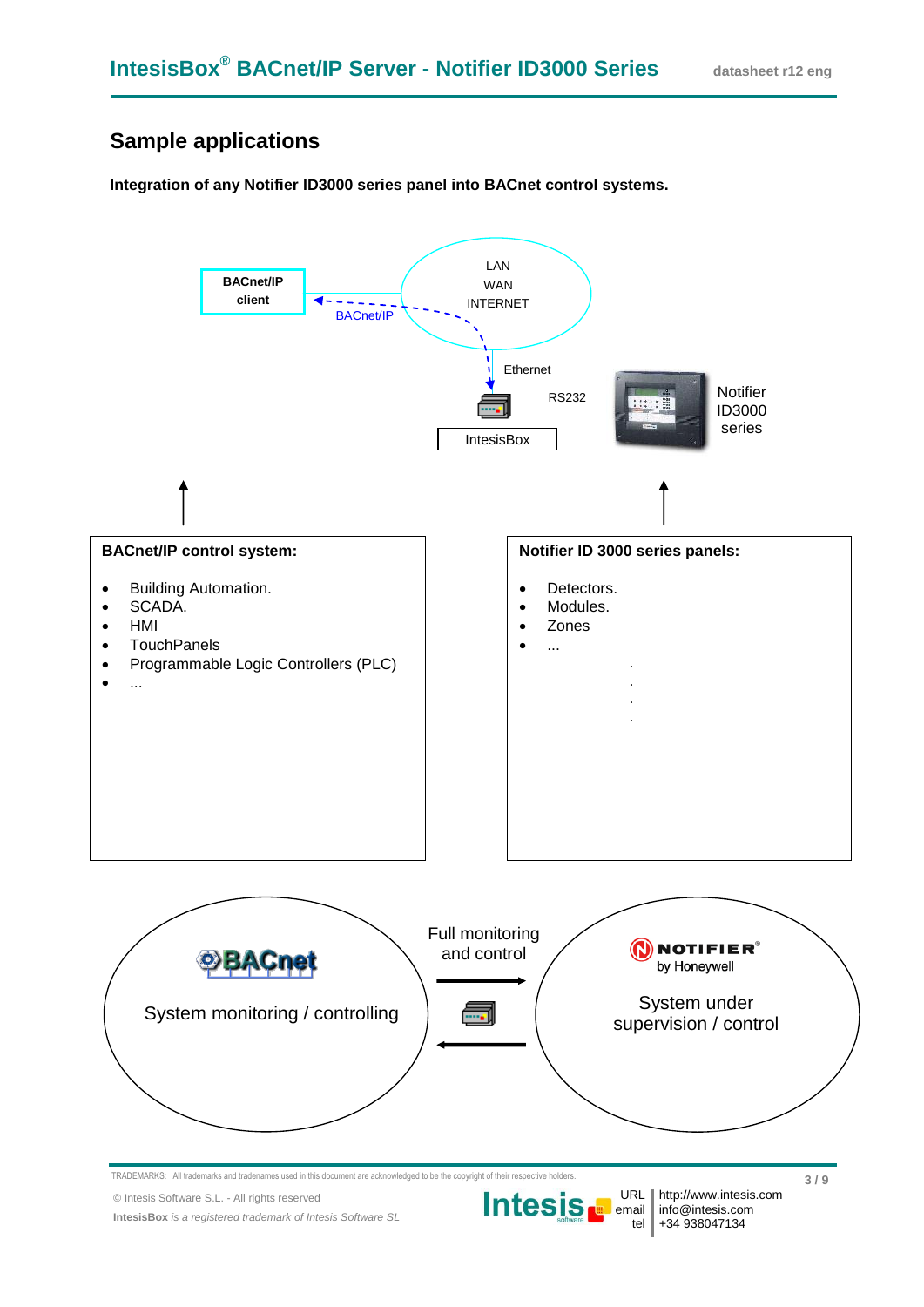### **Typical application**

**Monitor & Control of a network of NOTIFIER fire panels remotely from a Control Center using any commercial SCADA or monitoring software with BACnet/IP client driver.**



TRADEMARKS: All trademarks and tradenames used in this document are acknowledged to be the copyright of their respective holders.

© Intesis Software S.L. - All rights reserved

**IntesisBox** *is a registered trademark of Intesis Software SL*

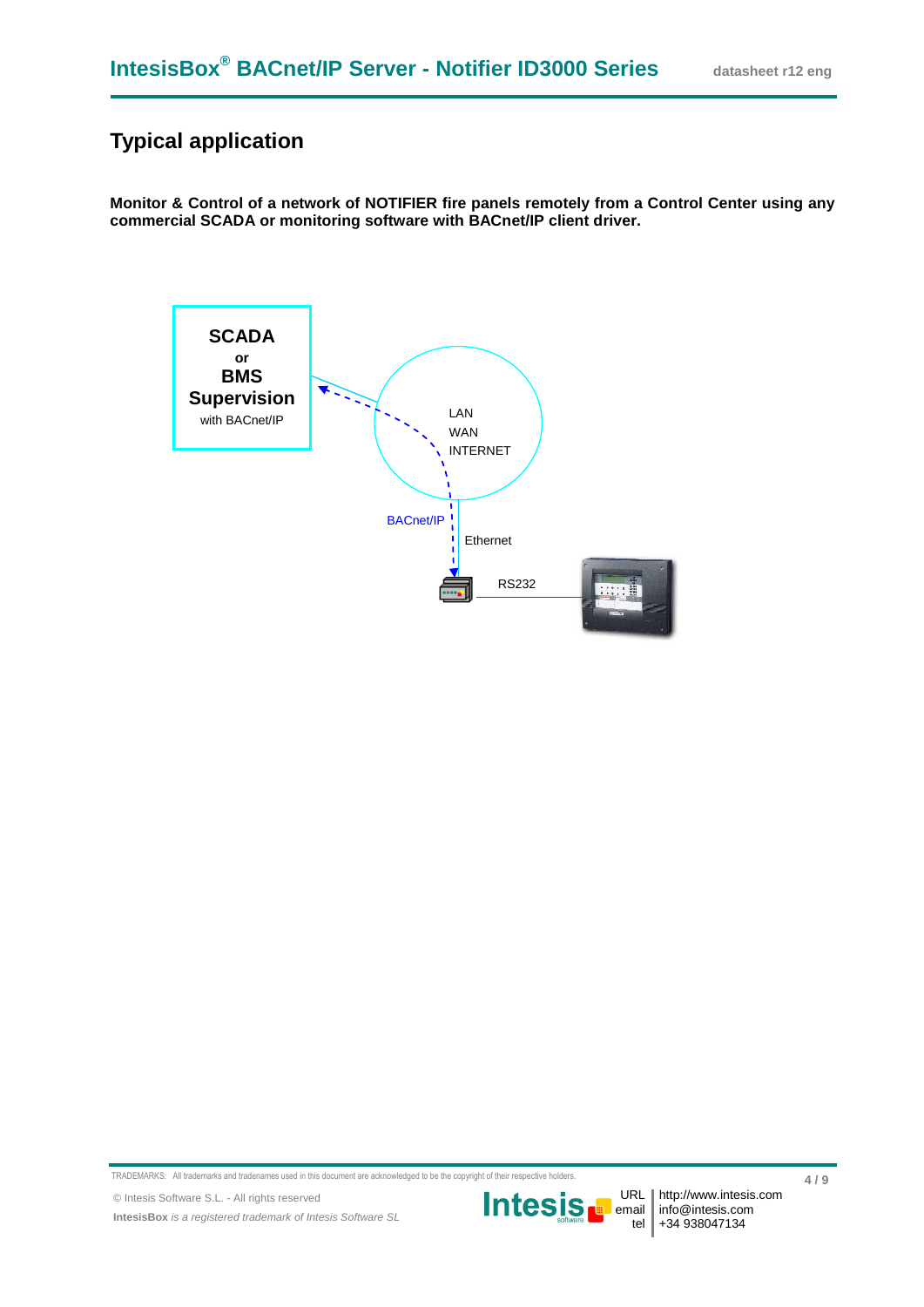### **BACnet interface of IntesisBox**

| <b>BACnet interface</b>                    |                                                                     |
|--------------------------------------------|---------------------------------------------------------------------|
| Device type                                | Server                                                              |
| <b>BACnet protocols</b><br>supported       | BACnet IP, (Annex J)                                                |
| Interactivity with<br><b>BACnet system</b> | Point's Read/Write allowed.<br>Subscription requests (COV) allowed. |

#### **Specifications**

BACnet Conformance Class Supported: Class 3 Data Link Layer Option: BACnet IP, (Annex J)

Segmented Requests/Responses Not Supported

BACnet Standard Application Services Supported and more details are explained in BACnet IP Server KNX PICS (protocol implementation conformance statement) [http://www.intesis.com/pdf/IntesisBox\\_BACnet\\_IP\\_Server\\_NID3000\\_PICS.pdf](http://www.intesis.com/pdf/IntesisBox_BACnet_IP_Server_NID3000_PICS.pdf)

TRADEMARKS: All trademarks and tradenames used in this document are acknowledged to be the copyright of their respective holders.

© Intesis Software S.L. - All rights reserved **IntesisBox** *is a registered trademark of Intesis Software SL*



URL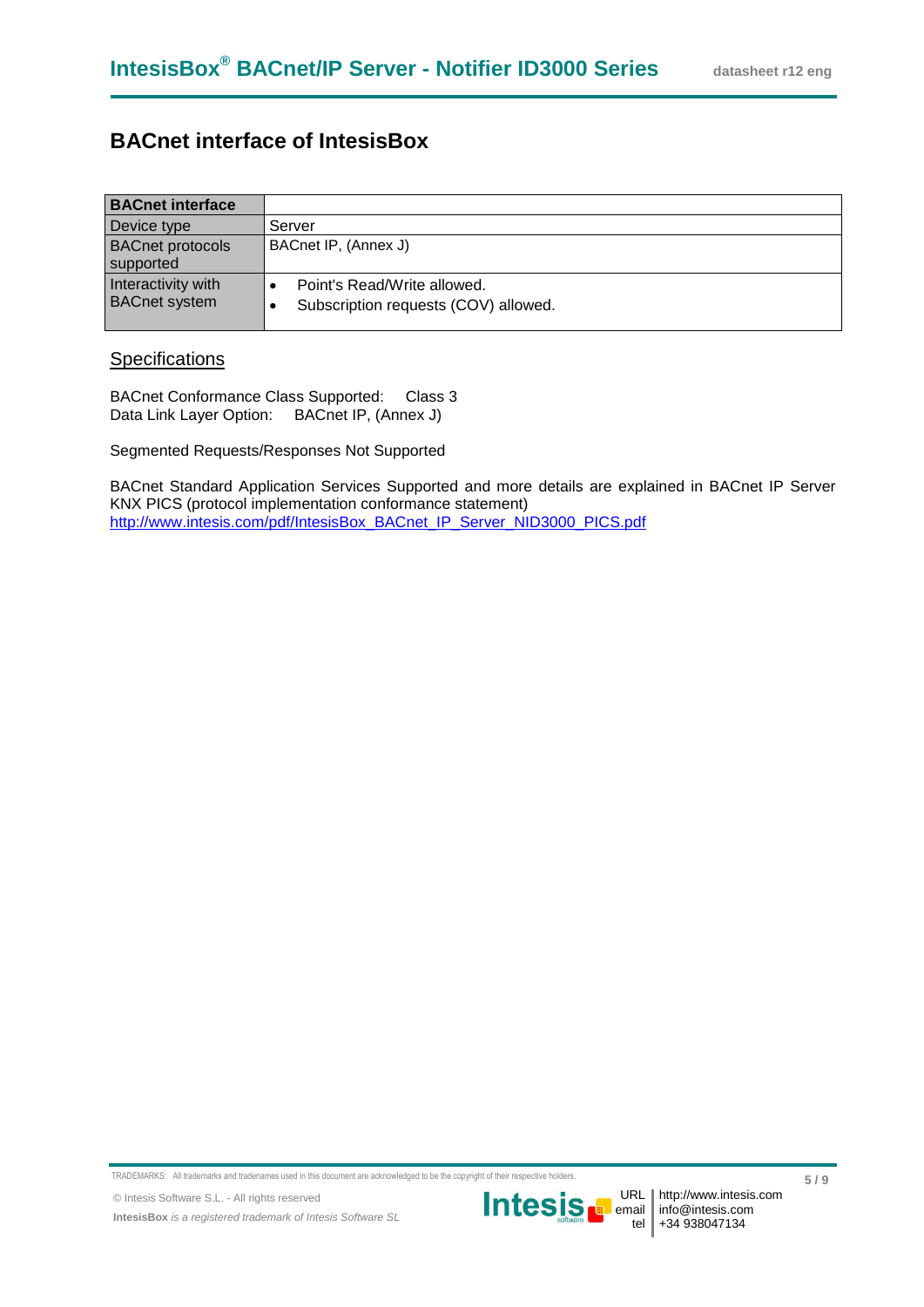### **Notifier interface of IntesisBox**

#### General features

- Supports protocols full/duplex (panel main board) and half/duplex (opto-isolated ISO RS232 board, recommended).
- Simple configuration: COM, baud rate, etc.
- Each detector, module and zone is offered in an independent BACnet object.
- Indication of communication error with the panel.
- The value offered per each BACnet object, according to each possible state of the element associated, is configurable. This allows representing different states of the element with a single value in the BACnet object, and even ignoring certain undesired states.
- Commands toward the panel are allowed (i.e. reset, silence… of the panel, and activate/deactivate elements or put them into test mode).

#### **Capacity**

- Loops: 1 to 8 (the number used will depend on the panel).
- Detectors: 1 to 99 per loop (the number used will depend on the panel).
- Modules: 1 to 99 per loop (the number used will depend on the panel).
- Zones: 1 to 255 (the number used will depend on the panel).
- 15 general states of the panel in independent BACnet objects.

TRADEMARKS: All trademarks and tradenames used in this document are acknowledged to be the copyright of their respective holders.

**IntesisBox** *is a registered trademark of Intesis Software SL*



URL I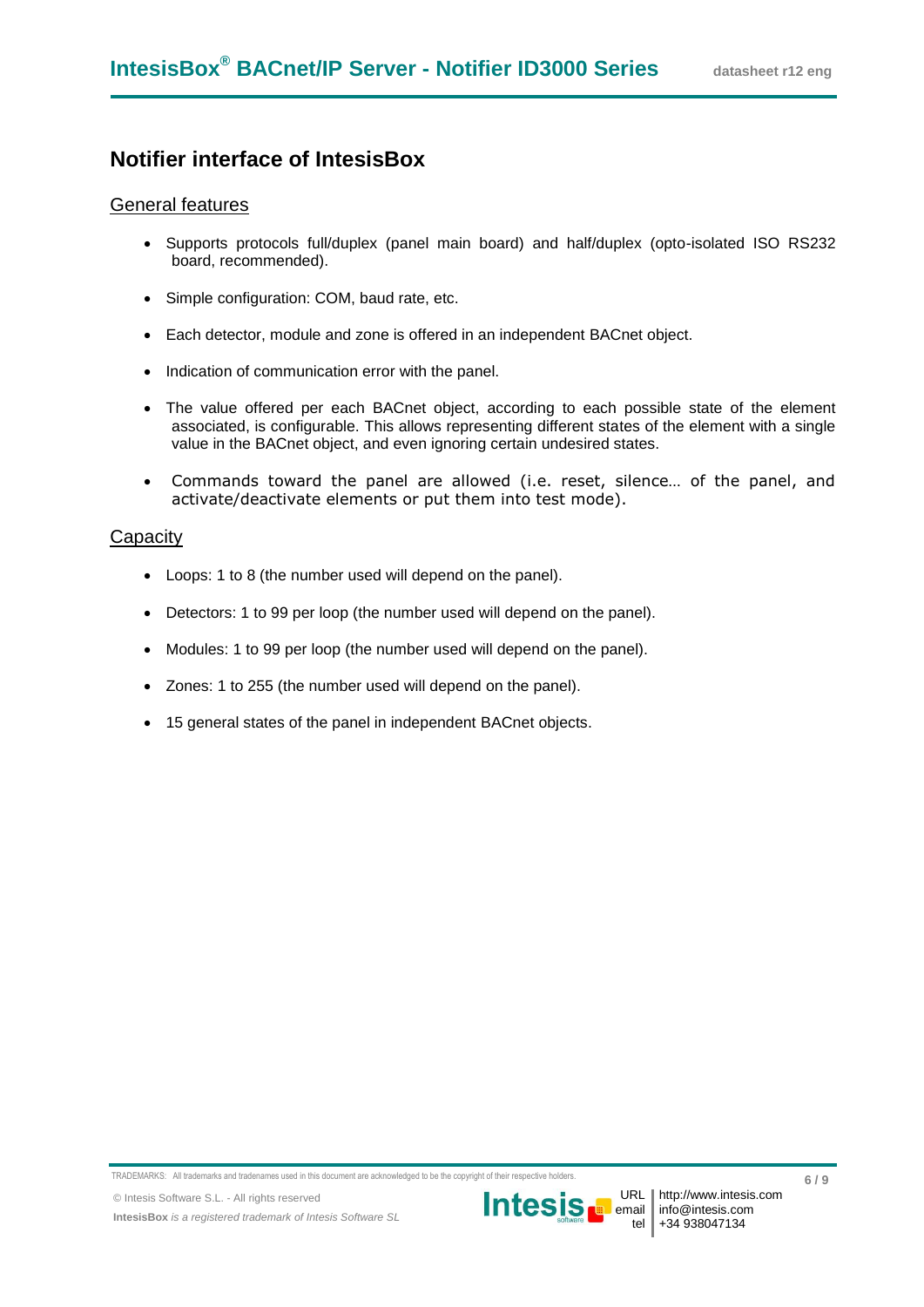## **Configuration tool**

| LinkBoxBacnet | Visual engineering tool, easy of use, for gateway's configuration and<br>$\bullet$<br>supervision compatible with Microsoft Windows operating systems, supplied<br>with the gateway with no additional cost.                                                                                                                                                               |
|---------------|----------------------------------------------------------------------------------------------------------------------------------------------------------------------------------------------------------------------------------------------------------------------------------------------------------------------------------------------------------------------------|
|               | Multi-window tool allowing to supervise simultaneously the communication<br>activity with both protocols (systems), real time values for all the signals<br>allowing to modify any value (very useful for test purposes), console window<br>showing debug and working status messages, and configuration windows to<br>configure all the gateway's parameters and signals. |
|               | Allows configuring the gateway's parameters while in off-line (not connected to<br>the gateway).                                                                                                                                                                                                                                                                           |
|               | Connection to the gateway for download the configuration and supervision by<br>using serial COM port of the PC (serial cable supplied with the gateway).                                                                                                                                                                                                                   |
|               | Allows configuring all the external protocols available for IntesisBox®<br><b>BACnet/IP Server series.</b>                                                                                                                                                                                                                                                                 |
|               | Upgrades for this software tool available free of charge whenever a new<br>protocol is added to the IntesisBox® BACnet/IP Server series.                                                                                                                                                                                                                                   |
|               | Multi-project tool allowing having in the engineer's PC the configuration for all<br>$\bullet$<br>the sites with different IntesisBox® BACnet/IP Server series gateways.                                                                                                                                                                                                   |
|               | Multi-language tool, all the language-dependent strings are in a plain text file<br>٠<br>(tab separated) for easy modification or addition of new languages.                                                                                                                                                                                                               |
|               | A list of system commands is available to send to the gateway for debugging<br>and adjust purposes (Reset, Date/time consultation/adjust, Firmware version<br>$request)$ .                                                                                                                                                                                                 |
|               |                                                                                                                                                                                                                                                                                                                                                                            |

| Connection   Points   Events values                                                                                                                             |                                                                                                                                                                                                                                      | $\Box$ ex |
|-----------------------------------------------------------------------------------------------------------------------------------------------------------------|--------------------------------------------------------------------------------------------------------------------------------------------------------------------------------------------------------------------------------------|-----------|
| Bacnet / IP<br>192.168.100.100 IP<br>255.255.255.0 NetMask<br>Gateway<br>47808 Port Bacnet<br>Device<br>$\mathbf{1}$<br>Device Name<br>Notifier ID 3000 Gateway | Notifier ID 3000<br>$\overline{\mathbf{0}}$<br>Panel<br>2400<br>Baud rate<br>$\blacktriangledown$<br>$8 -$<br>Data Bits<br>Parity<br>$none -$<br>Notifier Protocol<br>Half Duplex<br>$\blacktriangledown$<br>Timeout polling<br>1000 |           |

TRADEMARKS: All trademarks and tradenames used in this document are acknowledged to be the copyright of their respective holders.

© Intesis Software S.L. - All rights reserved

**IntesisBox** *is a registered trademark of Intesis Software SL*

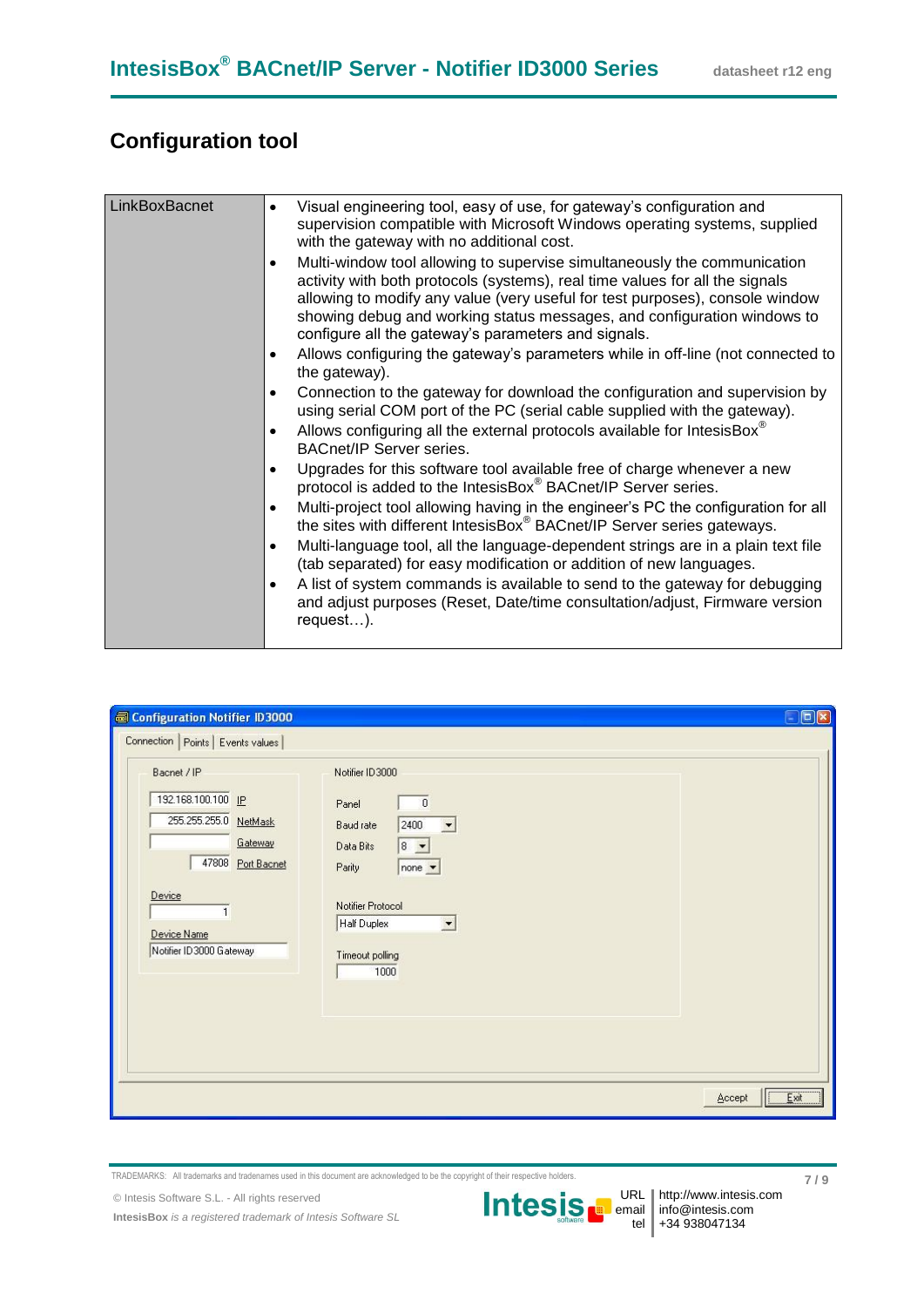### **Mechanical & Electrical characteristics**



| Enclosure                   | Plastic, type PC (UL 94 V-0). Dimensions: 107mm x 105mm x 58mm. |
|-----------------------------|-----------------------------------------------------------------|
| Color                       | Light Grey. RAL 7035.                                           |
| Power                       | 9 to 30Vdc +/-10% 1.4W.                                         |
|                             | 24Vac +/-10% 1.4VA.                                             |
|                             | Plug-in terminal block for power connection (2 poles).          |
| Mounting                    | Wall.                                                           |
|                             | DIN rail EN60715 TH35.                                          |
| Notifier port               | 1 x Serial RS232 (DB9 male DTE).                                |
| <b>BACnet/IP</b> port       | 1 x Ethernet 10BT RJ45.                                         |
| <b>LED</b> indicators       | 1 x Power.                                                      |
|                             | 2 x Serial port (Notifier) activity (Tx, Rx).                   |
|                             | 2 x Ethernet port link and activity (LNK, ACT).                 |
| Console port                | RS232. DB9 female connector (DCE).                              |
| Configuration               | Via console port. <sup>1</sup>                                  |
| Firmware                    | Allows upgrades via console port.                               |
| Operational                 | $0^{\circ}$ C to +70 $^{\circ}$ C                               |
| temperature                 |                                                                 |
| <b>Operational humidity</b> | 5% to 95%, non condensing                                       |
| Protection                  | IP20 (IEC60529).                                                |
| RoHS conformity             | Compliant with RoHS directive (2002/95/CE).                     |
| Certifications              | <b>CE</b>                                                       |

<sup>1</sup> Standard cable DB9male - DB9female 1,8 meters long is supplied with the device for connection to a PC COM port for configuring and monitoring the device. The configuration software, compatible with Windows® operating systems, is also supplied.

TRADEMARKS: All trademarks and tradenames used in this document are acknowledged to be the copyright of their respective holders.

© Intesis Software S.L. - All rights reserved

**IntesisBox** *is a registered trademark of Intesis Software SL*